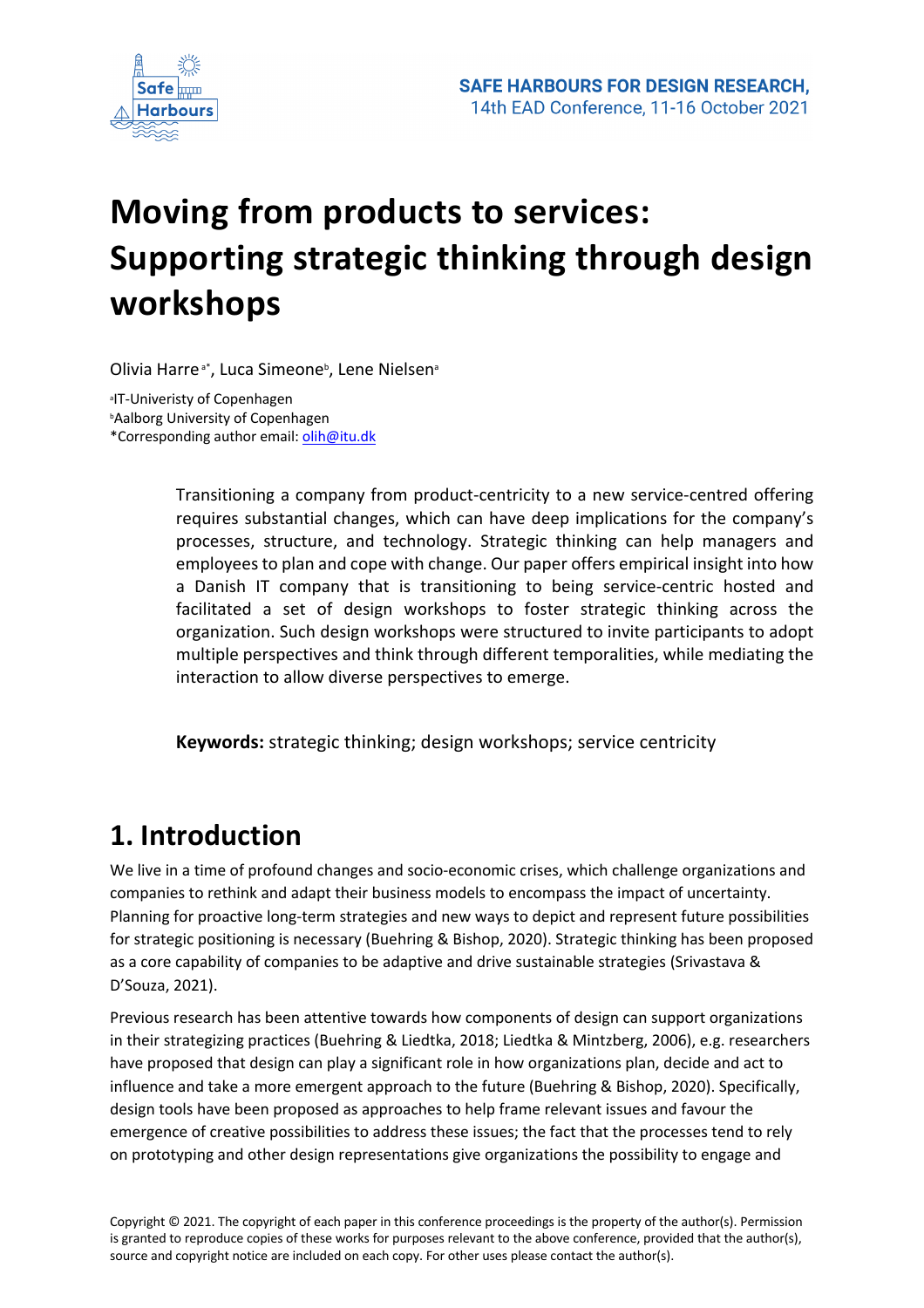experiment with an array of possible and desirable futures (Buehring & Liedtka, 2018; Elsbach & Stigliani, 2018).

Empirical studies on how design thinking can effectively back strategy formulation and development exist within design research (Elsbach & Stigliani, 2018; Liedtka, 2000; Liedtka & Mintzberg, 2006). Some of these studies examine how specific design tools or processes can support the practice of strategic management (e.g. Eppler & Platts, 2009; Heracleous & Jacobs, 2008; Knight et al., 2020). However, fewer studies have focused explicitly on the construct of strategic thinking. Indeed, design research has rarely engaged with the various models of strategic thinking elaborated in management studies (Bonn, 2005; Liedtka, 1998; Srivastava & D'Souza, 2021). As such, the specific ways in which design can support strategic thinking – and cultivate organizational transitioning from product centricity to services – remain underexplored.

This paper is grounded in a case study – a globally operating Danish software company that delivers a business-to-business enterprise solution. Within this organization, a new design team was established and asked to facilitate workshops where employees had to reflect on how core processes of the company could be restructured (from being product-centered to being service-centered). Within this context, design was valued as an approach to embrace and test future directions (Buchanan, 1992; Lalaounis, 2018) and to experiment with new business models (Hands, 2018). This case study gave us the opportunity to investigate the following question: How can design workshops support strategic thinking in an organization transitioning from product-centricity to services?

The remaining of the paper is organized as follows. In section 2 we present literature on strategy and strategic thinking and connect these concepts with design. Section 3 introduces the case study, which is followed by a more granular analysis in section 4. Lastly, we discuss our findings in section 5 and briefly conclude in section 6.

## **2. Related work**

## 2.1 Strategy and strategic thinking

While providing an overview of prominent conceptualizations of strategy in history, Freedman characterizes strategy as "[about] maintaining a balance between ends, ways, and means; about identifying objectives; and about the resources and methods available for meeting such objectives" (Freedman, 2013, xi). Core aspects of strategy relate to the resources and capabilities ('means') available (or that can be achieved and developed) and to defining goals and objectives ('ends') that can be realistically met by mobilizing these resources and capabilities in specific manners ('ways') (Simeone, 2020). Rumelt (2011) proposes a way to operationalize strategy and states that "the core of strategy work is always the same: discovering the critical factors in a situation and designing a way of coordinating and focusing actions to deal with those factors" (Rumelt, 2011, 3).

Strategic thinking is that specific way of thinking oriented towards identifying such critical factors and articulating and executing strategy (i.e., by balancing means, ends and ways) (Stubbart, 1989). Especially within management and organizational studies, several authors tried to define strategic thinking and the core characteristics of it. Liedtka (1998) proposes that strategic thinking can be described through five elements: 1) keeping a systems perspective, 2) focusing on a clear intent, 3) being open to emergent and unplanned opportunities, 4) thinking in time by imagining how past, present and future can be connected, 5) proceeding through cycles of hypothesis generation and testing (Liedtka, 1998). Liedtka's work is interesting because it highlights that even if strategic thinking is something that individuals do, organizational structure and processes can both constrain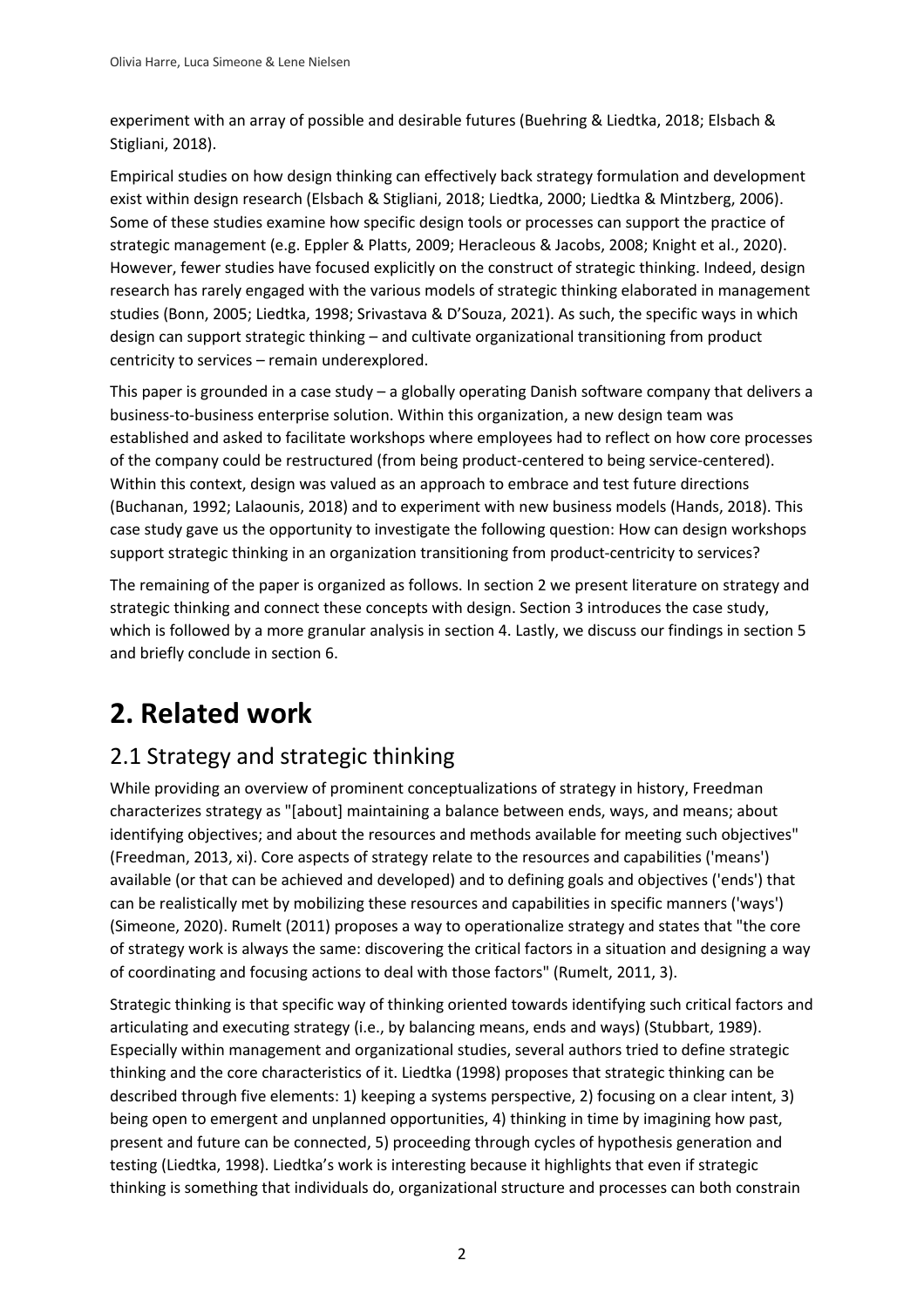and enable individuals in their strategy practice (Liedtka, 1998; see also Mintzberg, 1978). Following this line of thought, a recent study has been presented by Bonn (2005), who highlighted the importance of designing organizational processes at the group level to enable individuals to jointly think strategically. Bonn (2005) sees strategic thinking as emerging from the combination of three aspects: 1) systems thinking, 2) creative thinking and 3) vision orientation thinking (Bonn, 2005). Consequently, thinking strategically implies the ability to manage the tensions that can occur, for example, when different views (e.g., present vs. future or zooming in and out on a problem) are required to elaborate fully on the complexity of systems. When these tensions are managed and nurtured through a "paradoxical thinking" (Calabretta et al., 2017) that brings together intuitive and rational thinking, they can be vital in driving strategic decision making. Tensions are also indicated in a recently proposed consensus model of the core dimensions of strategic thinking by Srivastava & D'Souza (2021). The authors suggest operationalizing strategic thinking through three core dimensions: (a) systems thinking, (b) the "divergent thought processing", i.e., the idea that strategic thinking must adopt and integrate different views to comprehend and elaborate organizational complexity and (c) the "reflection" dimension, in which divergent and competing views and hypotheses are reconciled. We find this conceptualisation particularly helpful because it represents strategic thinking as a process that – like in the case of some prominent characterizations of design (Brown, 2009; Cross, 1985) – unfolds through phases of divergent and convergent thinking.

## 2.2 Linking design and strategy

Especially in the past two decades, researchers have pinpointed several ways in which design processes and artefacts can broadly support strategy (Ewenstein & Whyte, 2009; Kaplan, 2010) and strategy-related ideation sessions, often fostering the emergence of multiple and divergent perspectives (Eppler & Platts, 2009). Design approaches have been suggested as ways that could help managers and strategists make better business decisions and approach risks (Elsbach & Stigliani, 2018; Liedtka, 2014) and design has indeed been characterized as an integral resource to corporate success (Lockwood, 2010). Design thinking has been compared to Liedtka's (1998) strategic thinking (Elsbach & Stigliani, 2018) and design skills are proposed as central to management practices (Bonn, 2005; Liedtka, 2000) as part of a call for a new paradigm in business strategy (Boland & Collopy, 2004; Cooper et al., 2011; Elsbach & Stigliani, 2018; Liedtka & Mintzberg, 2006). Particularly, design thinking has gotten much attention as an approach composed of specific tools that can be systematically applied to support strategy development in organizations (Elsbach & Stigliani, 2018; Liedtka, 2014), through an iterative creative process that allows for identifying opportunities and learning through visualizations and prototyping (Knight et al., 2020; Liedtka & Kaplan, 2019). Moreover, design thinking has been considered as an effective instrument to reduce those cognitive biases (Liedtka, 2014) that might affect strategic decisions (Acciarini et al., 2020; Hirshleifer, 2008). The link between design and strategy has also been closely scrutinized by researchers linked to design management (Lockwood, 2008) and strategic thinking has been characterized as an important capability in the process of building effective design goals and strategy and transforming a business (Lockwood, 2009). However, while researchers have studied and argued for the support of design in relation to developing and executing strategy, not many studies were directed towards a more finegrained investigation of the construct of strategic thinking. Our work aims at providing a contribution to this understudied area by linking design and strategic thinking and, particularly, by enriching the understanding of how design workshops can support the development of strategic thinking.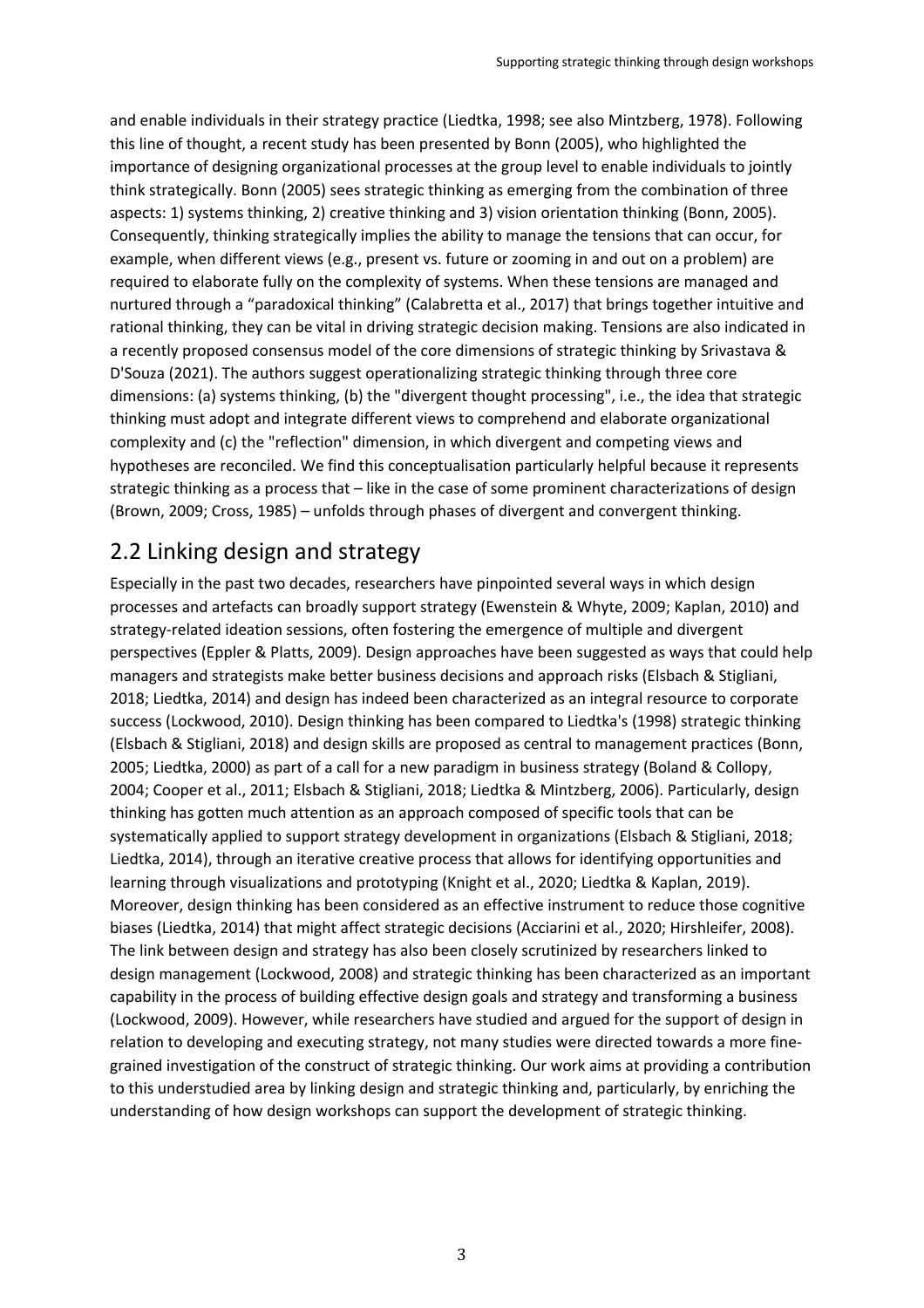## 2.3 The format of design workshops

Departing from the recent consensus model elaborated by Srivastava & D'Souza (2021), our paper aims to give empirical insights as to how some characteristics of design workshops can help support the three dimensions of strategic thinking (systems thinking, divergent thought processing and reflection). The particular focus on the format of design workshops emerged by surveying recent literature. In this paper, our specific interest is in exploring the format of design workshops as part of sustaining a new design practice in an organization. Design workshops are emphasized as an essential part of the design process (Westerlund, 2007) and can be easily operationalised both in terms of resource, effort and activities needed (Stickdown & Schneider, 2012). Design workshops are typically characterised by a collaborative, participatory aspect (Westerlund, 2007) whereby users and designers co-design (Sanders & Stappers, 2008). However, for a service organization, the inclusivity of people has broadened to also include internal members of organizations that enable the service delivery (Polaine et al., 2013). Design workshops have been found to be effective in setting a space where company workers can produce knowledge about strategic issues (Paroutis et al., 2015) and articulate a service strategy (Harre & Nielsen, 2020).

However, the risk with such a format is that these design workshops remain the only moments in which the participants and the whole company employ a design approach. This makes it difficult for design to become a key component of the organizational culture (Elsbach & Stigliani, 2018). For a design practice to be sustained in the long run, researchers have found that there is value in building internal design capabilities to avoid "one-off" design projects (Holmlid & Malmberg, 2018; Wetter-Edman & Malmberg, 2016). Sustained design practice is of vital importance to support organizations in moments of profound change (like the shift from product- to service-centricity of our case study company), which affects employees' work practice, terminology, and routines (Kurtmollaiev et al., 2018).

In summary and connecting the threads elaborated in this literature review, this paper intends to explore the following research question: *How can design workshops support strategic thinking in an organization transitioning from product-centricity to services?*

## **3. Research methods and case description**

The study uses a single-case study approach (Yin, 2018) to richly describe a phenomenon within reallife contexts (Eisenhardt & Graebner, 2007) and explore the space between theory and experience of practice (Breslin & Buchanan, 2008).

The case company is a globally operating software organisation that successfully delivers a businessto-business solution to financial professionals. Recently, the company embarked on an ambitious journey to change towards being service-centric and emphasized that their processes and vision focus on delivering holistic customer outcomes through software and related service offerings.

The first author of the study maintains a part-time engagement with the design team of the case company, and this gave the chance to collect empirical material over the period of 24 months. Taking an ethnographic approach, the first author has been a participant-observer with full participation (Spradley, 1980) in all workshops and meetings in between. She is still employed in the company and, therefore, highly immersed in her role as both insider and outsider (Bruskin, 2019) by "shadowing" the design team as a source of insights (Czarniawska, 2008).

In 2020, the case company organized five design workshops aimed at various teams in different business areas. The scope of these workshops was to gather participants and jointly reflect on 1)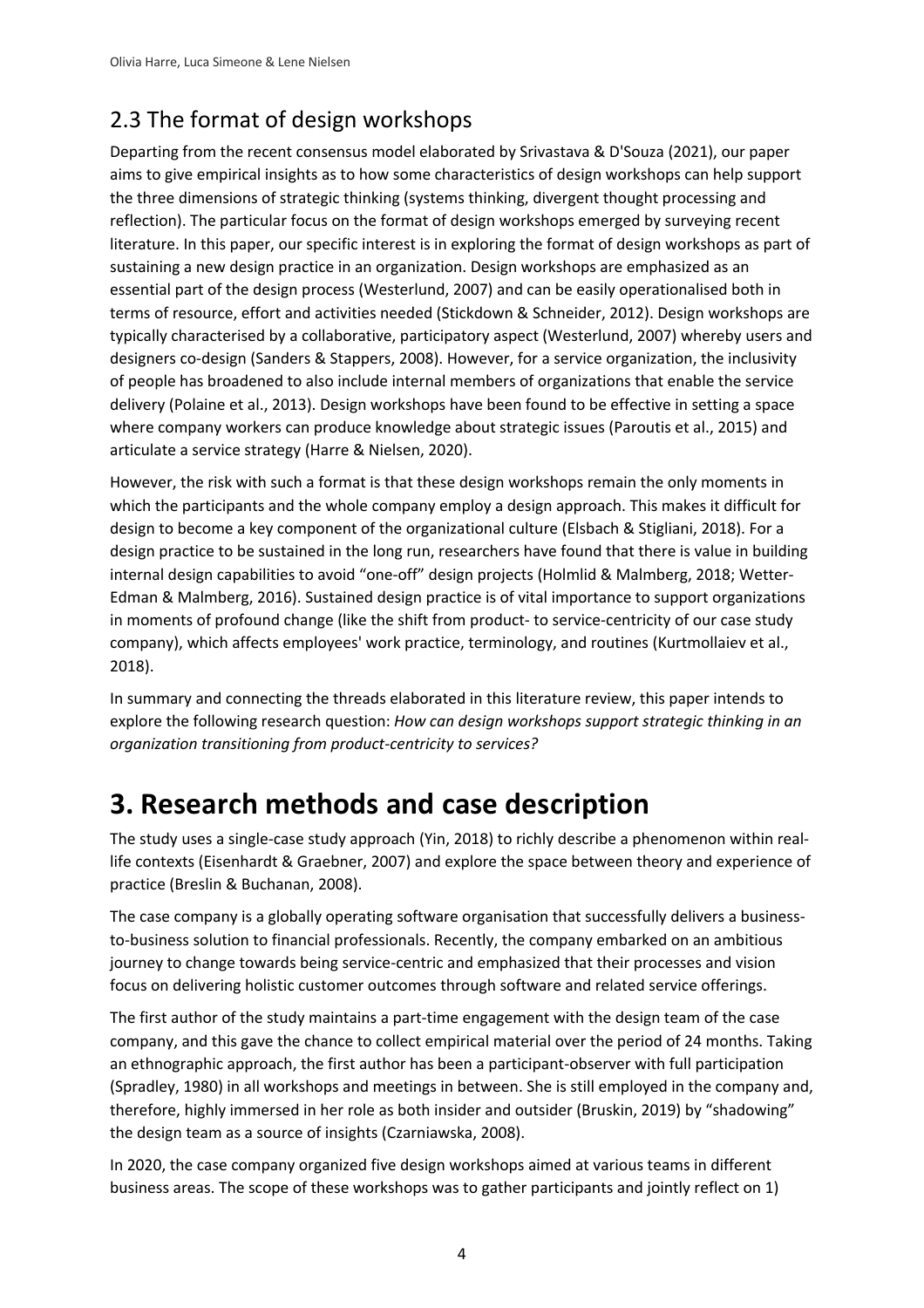defining a new vision for the team with regards to the broad company orientation, 2) analysing the current problems specific to the projects' business areas that motivate the transition from products to services, 3) understanding the assumptions and risks of this transition, as well as 4) the internal resources needed. The workshops were framed in relation to how the company's new strategic direction was articulated in the product management department, where the design team is established. The workshops initiated how core processes could be restructured to focus on customer outcomes. The team was asked to facilitate workshops with representatives from across the organisation, organized in five project teams. The workshops combined presentations with group activities and were structured around similar core characteristics (see Figure 1).

### **CHARACTERISTICS OF THE WORKSHOPS**

#### Aim

The overall purpose of the workshops was to build team cohesion, mostly through a shared understanding of the key strategic aspects of the shift from a product- to a service-oriented approach. In practice, each workshop focused on one of the current key IT development projects of the case company. The workshops helped participants develop strategic considerations in relation to problems, vision and risks and resources for each project.

#### **Format**

All the workshops followed the same format (i.e. timeboxed activities that used predefined canvases and other visual material to support collaborative brainwriting and storytelling oriented towards identifying potential causes for success and failure of the project by deliberately adopting multiple and divergent perspectives).

#### **Participants**

5-13 per workshop (excl. 4 designers); participants were selected as to represent different organizational functions. Each team consisted of different participants linked to the project across similar departments (e.g. Market Unit, Services, R&D).

#### **Duration**

90-120 minutes per workshop

#### *Figure 1: Core characteristics of the workshops*

There was no logical order of the workshops, but the five projects selected were the result of a prioritization process undertaken by senior management. The specific format of the workshops was chosen to favour participatory dynamics within teams consisting of multiple disciplines and organizational functions. In addition, the techniques were selected with the aim of gathering multiple perspectives in a way that allowed for equal participation.

The arguments presented in this paper draw on multiple sources of data centred around five workshops. In the following, we elaborate on how the workshops were organized and structured.

## **4. Analytical description of the workshops**

### 4.1 From a product-centered view to a user-centered view

Following the first workshop, designers noticed similarities in how the current problem was perceived and described by participants. The manager explained that this could be due to the fact that participants were deeply ingrained in organizational processes and routines and that their view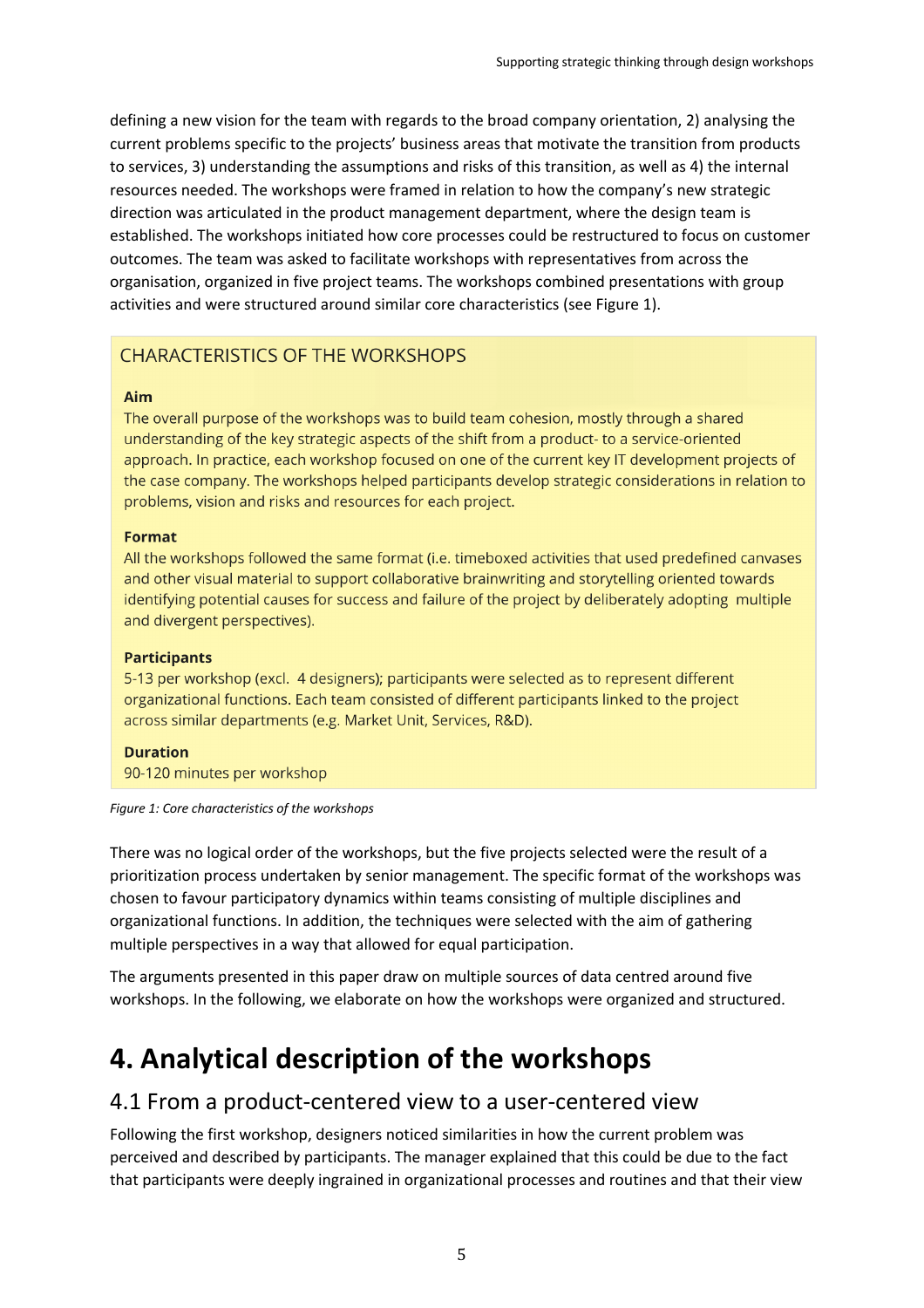was preconceived and biased. The manager linked the consensus view to frustrations that the participants accumulated over the years from not being able to serve the client needs; this has led to a strong belief that 9 team members already know how to solve the challenges. From this, the manager emphasized that the design workshop should be oriented towards breaking this way of thinking. Consequently, the design team included activities in the workshops in which participants were asked to adopt the perspective of a single, specific end-user and to empathize with their needs and wants. To break group biases, the workshop participants were asked to work on this exercise independently. In other words, the workshops were trying to break the participants' existing view (i.e., the team in charge of the product knows best how to develop and maintain the product) and to invite the participants to look at the product offering through the lens of a user-centered perspective. Adopting such a user-centered view was a new approach for most of the participants and aimed at shifting their way of seeing things, making them more open to accept the need to change the current company processes.

## 4.2 Deliberately including multiple perspectives

As a follow up exercise, participants were asked to formulate both the problem that could be solved by the company's software and the vision on how to address this problem from the perspective of multiple users outside of the organization. This was done by asking the participants to work individually and complete a short narrative. It was important that the participants did not focus on the same user profile but rather considered multiple perspectives (e.g., a specific work role, customer, or customer segment). For example, as an activity to establish a shared understanding of the perception of the current problem, the following narrative template was completed (Figure 2).

### **DEFINE PROBLEM**

The current [process/workflow/solution] is leading to [negative business result] because [specific people] currently can't [measurable behavior]

The current [solution A] with workarounds is leading to operational risks and poor workflows because [work roles B and C] cannot manage [functionality D] and are exposed to signitfact operational risk

*Figure 2: Template (left) and example from workshop 2 (right)*

The exercise uncovered similar patterns across all five project workshops showing how the current solution was described as inefficient manual processes, workarounds and operational risks. Figure 2 shows an example of how a participant considered the current solution from various outsiders' perspectives (work roles B and C) and inspired an empathetic aspect of the risks as seen by customers.

## 4.3 Thinking across temporalities

The storytelling activities in the workshops served as a frame for the participants to tinker with different temporalities. Starting with the current situation of the organization, the participants were asked to imagine a desirable future outcome emerging when completing the project (Figure 3).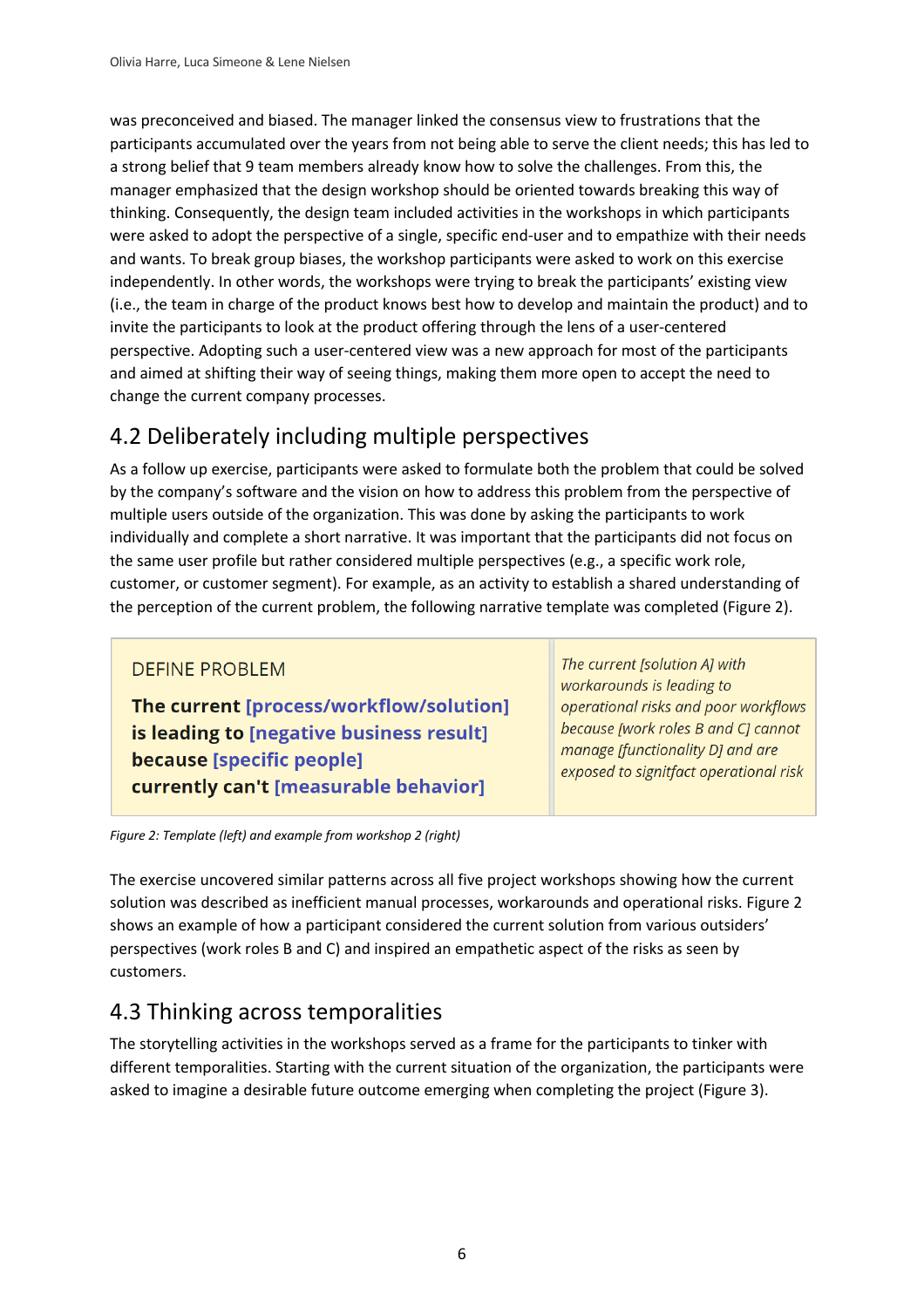### **DEFINE VISION**

We expect ... [the solution] will be desired by [specific people] as they will [measurable behaviour] thus, leading to [positive business results]

We expect that [solution B] will be desired by Jany work role offering functionality CJ as they will be met with customer demands for [functionality C], thus leading to efficient management and governance of the [functionality C]

*Figure 3 Template (left) and example from workshop 5 (right)*

Figure 3 shows an example from workshop 5. The characteristic of thinking through temporalities did not only invite participants to focus on the service design of the solution but also pointed inward to organizational challenges of transitioning towards delivering projects with the new process. Participants were invited to share assumptions of why the project might fail and how to mitigate the risks (Figure 4).

### **DEFINE ASSUMPTIONS & RISK**

The biggest risk we face is... Imagine we see the future and it shows we've failed: why? What is the most important thing we need to learn?

*Figure 4 Template*

The pattern across workshops showed that participants worried about having enough resources and were curious to learn about the project's scope and to understand how the project might evolve into something that can have a bigger positive impact on the life of the customers and organization.

### 4.4 Mediating the interaction

The third characteristic focuses on techniques that invited participants to engage on equal terms. The interaction in the workshops was mediated by using a virtual tool and activities. The group exercises were all completed by using a timeboxed structured brainwriting approach. As a technique, brainwriting helped build shared understanding amongst participants. In timeboxed sessions, each participant was asked to complete a sentence independently. This technique meant that each participant was given a set time to complete a writing prompt and then a set time to read aloud their stories to the team. The mediated format helped establish a space where each participant took part on equal footing and created a sense of collaboration. The virtual environment meant that participants could not physically see each other but 'hide' behind their virtual avatars. Nonetheless, participants demonstrated being at ease with expressing their hopes and frustrations from being part of the project team. For example, one participant noted down that they were struggling in front of clients (workshop 4). The workshops offered a "safe" or "open" space to vet fears and concerns while also allowing participants to speak their minds and share ideas on how to reframe the current situation.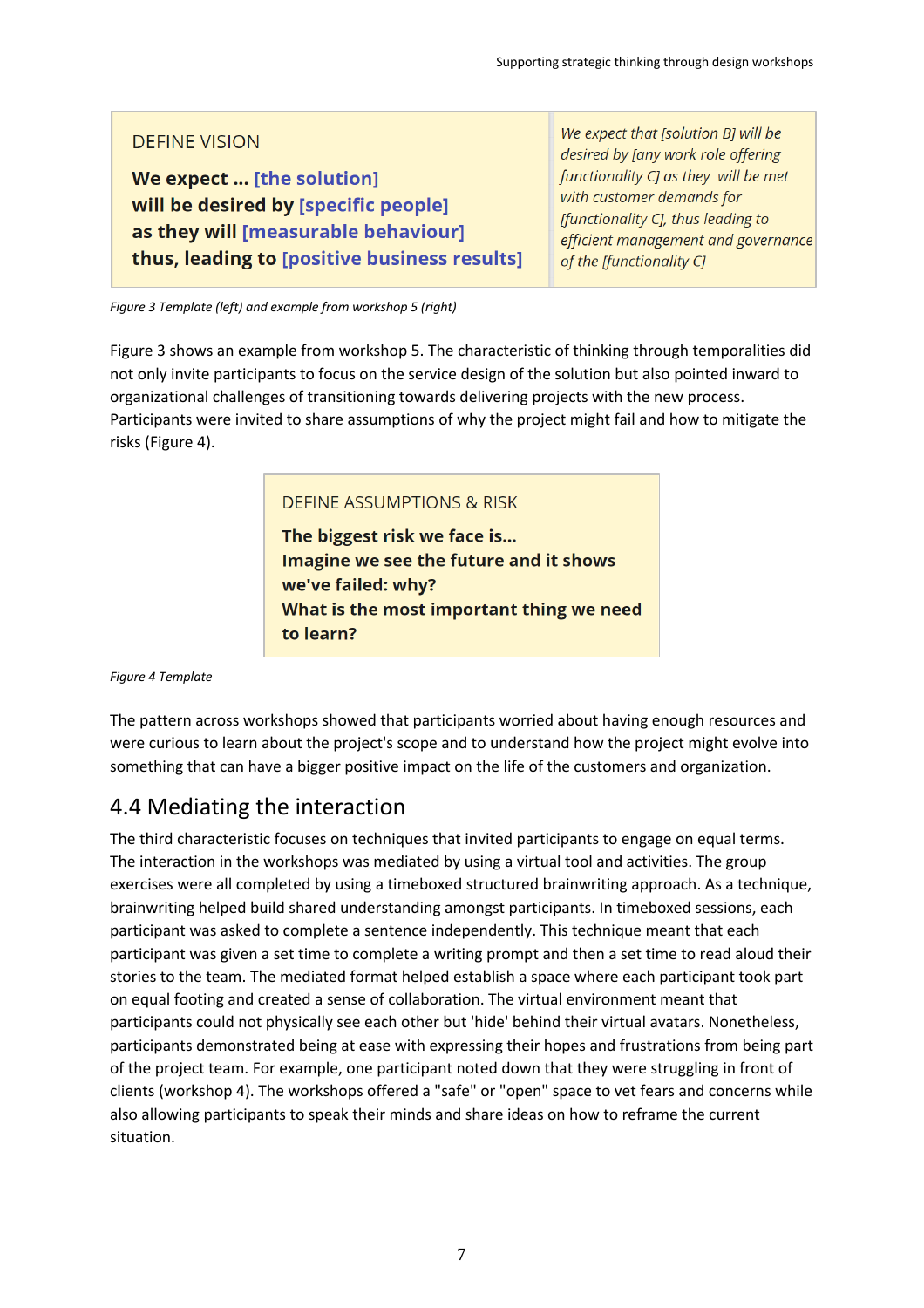## **5. Discussion**

Transitioning a company from product centricity to being service-centric requires substantial changes. These changes can have deep implications for the company's processes, structure, and technology. But, more importantly, the transition can affect employees' mindsets and routines. The ability to think strategically has been proposed to help individuals during times of uncertainty. Our study extends and contributes to existing work on strategic thinking (Srivastava & D'Souza, 2021) by showing how characteristics of design workshops can support individuals to think in a strategic way about a company transition. We elaborate on our argument below.

### *Including multiple perspectives*

Delivering an enterprise software solution to a diverse customer segment operating in a complex environment requires multiple disciplines to collaborate and a holistic, empathetic understanding of customer's challenges. For a company transitioning to services, it is important to integrate an outside-in perspective in its organizational processes (Polaine et al., 2013). The workshops encouraged participants to think beyond a current situation and created a safe space where participants could bring and appreciate multiple, contrasting perspectives on the project. This means that participants were asked to not consider the product itself, but to consider it from the perspectives of someone else. This brought forward a diversity of views both external to the project (e.g., customers, end-users) as well as internal voices (management, other team members). This multiplicity broke the participants' pre-existing cognitive biases (Liedtka, 2014) and rendered the company offering as a complex system, whose functioning depends on the views and actions of a multitude of actors with their own needs and wants. As such, exposing and inviting participants to include multiple perspectives supports the systems-thinking dimension (Srivastava & D'Souza, 2021) as participants shifted between zooming in on internal perspectives within the organization and zooming out on external perspectives, such as the market. An important aspect of systems thinking is precisely the ability for managers to develop an understanding of interdependencies within the organization and across organizations (Srivastava & D'Souza, 2021).

### *Tinkering with temporalities*

Adopting and integrating divergent views is an important aspect of strategic thinking (Srivastava & D'Souza, 2021). Aside from embracing multiple, contrasting perspectives on the projects, the workshops also tinkered with contrasting temporalities. The changes of a company in transition towards a new way of operating can unfold along multiple trajectories. By using a hypothesis-driven approach in the workshops, participants diverged into possible ways in which the project could unfold and competing perspectives were compared. Participants were guided through exercises that, at times, were grounded in the present while other times considered future possibilities. In this way, the format of the workshops probed participants to play with different time horizons through juxta positioning, e.g., the current situation vs. a vision for the future, what we know vs. what we do not know, risky assumptions vs. learnings needed. Through this format, the workshops fostered and supported the 'divergent thought processing' dimension (Srivastava & D'Souza, 2021) as participants included and compared multiple perspectives and opportunities while also selecting and deciding how to progress. The outcomes of the workshops (e.g., considerations on problems, visions, assumptions and risks) allowed for the identification and inclusion of diverse perspectives that assessed the organizational situation.

### *Mediating the interaction*

Through mediated interaction, the workshops created a space for participants to safely share their beliefs and perceptions related to the restructuring of a process focusing on being service-centric. Through storytelling techniques, participants were offered an opportunity to share their experiences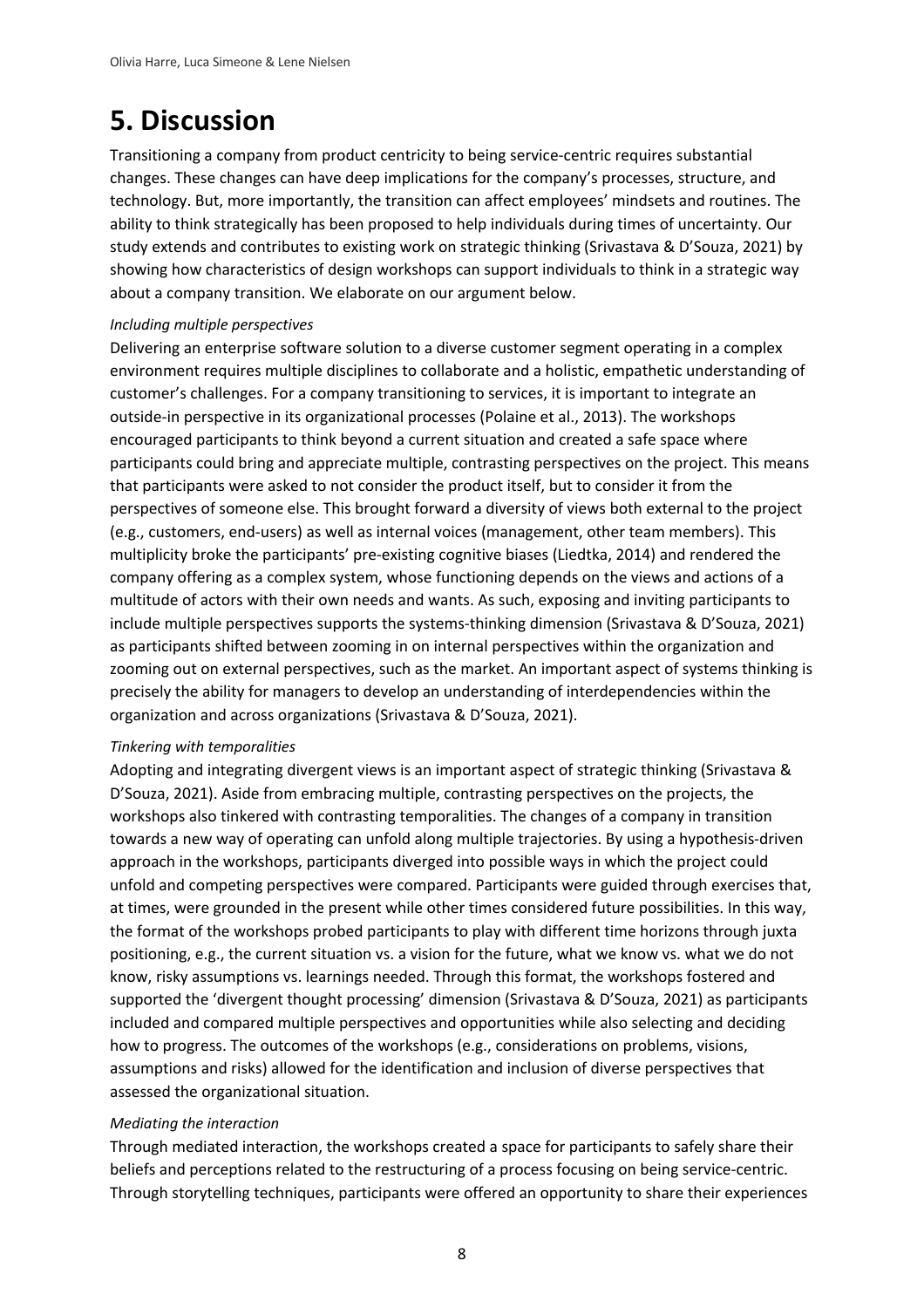in a way that balanced reality with imagination. The fictional aspect of these stories helped mediating participants' frustrations and critiques, as the stories offered sufficient distance from the participants' reality and mediated a space through which sharing experiences could be done in a less direct way. While scenarios and narratives are common design tools (Buehring & Bishop, 2020; Stickdown & Schneider, 2012), our case showed that they can also help to translate individuals' tacit knowledge in a more explicit way. As such, they can support individuals in their reflective thinking dimension (Srivastava & D'Souza, 2021) as they expose participants to other participants' perspectives while also reflecting on their own.

The format and use of virtual tools gave participants equal access to discuss and share hopes, dreams and fears in transitioning the company towards services. The workshops supported a collaborative reflective practice as individuals were invited to complete the storytelling prompts in writing by building on their knowledge about the projects and the organizational situation. In turn, these reflective components allowed for team collaboration and interactions with the experiences of other participants.

## **6. Conclusion**

To conclude, for an organization transitioning from product centricity to services, we have argued that design workshops can support three dimensions of strategic thinking (systems thinking, divergent thought processing and reflection) by (1) deliberately pushing participants to adopt a view of their organization as a complex, multi-perspective system, (2) by inviting them to think through different temporalities and (3) by creating a safe space for expression and collaborative reflections.

We qualify this study as preliminary and acknowledge the limitations of our findings. For future research, it would be relevant to look more deeply into some of the specific tensions that can be elicited by design. In this sense, theoretical conceptualizations on creating productive tensions (Calabretta et al., 2017) or on the co-existence of multiple characterizations of temporalities (Czarniawska, 2004) can be used as analytical lenses to go deeper into our study.

## **References**

- Acciarini, C., Brunetta, F., & Boccardelli, P. (2020). Cognitive biases and decision-making strategies in times of change: a systematic literature review. *Management Decision*, *59*(3), 638–652. https://doi.org/10.1108/MD-07-2019-1006
- Boland, R. J., & Collopy, F. (Eds.). (2004). *Managing as Designing*. Stanford University Press.
- Bonn, I. (2005). Improving strategic thinking: A multilevel approach. *Leadership & Organization Development Journal*, *26*(5), 336–354. https://doi.org/10.1108/01437730510607844
- Breslin, M., & Buchanan, R. (2008). On the case study method of research and teaching in design. *Design Issues*, *24*(1), 36–40. https://doi.org/10.1162/desi.2008.24.1.36
- Brown, T. (2009). *Change by Design*. Harper Collins.
- Bruskin, S. (2019). Insider or outsider? Exploring the fluidity of the roles through social identity theory. *Journal of Organizational Ethnography*, *8*(2), 159–170. https://doi.org/10.1108/JOE-09- 2017-0039
- Buchanan, R. (1992). Wicked Problems Thinking in Design. *Design Issues*, *8*(2), 5–21.
- Buehring, J., & Bishop, P. C. (2020). Foresight and Design: New Support for Strategic Decision Making. *She Ji*, *6*(3), 408–432. https://doi.org/10.1016/j.sheji.2020.07.002
- Buehring, J., & Liedtka, J. (2018). Embracing systematic futures thinking at the intersection of Strategic Planning, Foresight and Design. *Journal of Innovation Management*, *6*(3), 134. https://doi.org/10.24840/2183-0606\_006.003\_0006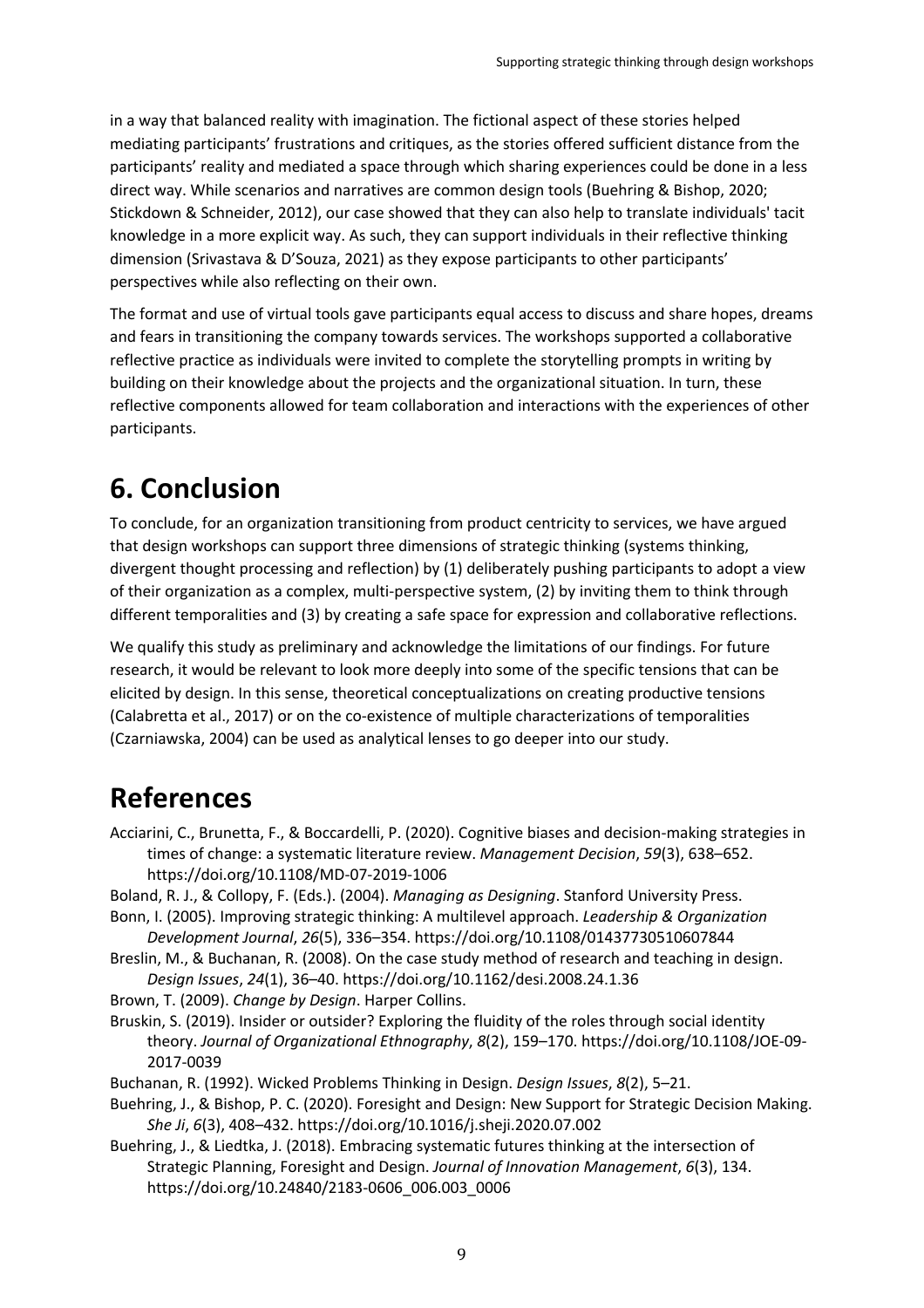- Calabretta, G., Gemser, G., & Wijnberg, N. M. (2017). The Interplay between Intuition and Rationality in Strategic Decision Making: A Paradox Perspective. *Organization Studies*, *38*(3–4), 365–401. https://doi.org/10.1177/0170840616655483
- Cooper, R., Junginger, S., & Lockwood, T. (Eds.). (2011). *The Handbook of Design Management*. Bloomsbury Academic.
- Cross, N. (1985). Styles of Learning, Designing and Computing. *Design Studies*, *6*(3), 157–162. https://doi.org/10.1016/0142-694X(85)90006-7
- Czarniawska, B. (2004). On time, space, and action nets. *Organization*, *11*(6), 773–791. https://doi.org/10.1177/1350508404047251
- Czarniawska, B. (2008). Organizing: How to study it and how to write about it. *Qualitative Research in Organizations and Management: An International Journal*, *3*(1), 4–20. https://doi.org/10.1108/17465640810870364
- Eisenhardt, K. M., & Graebner, M. E. (2007). Theory Building from Cases: Opportunities and Challenges. *The Academy of Management Journal*, *50*(1), 25–32. https://doi.org/10.1007/BF01033590
- Elsbach, K. D., & Stigliani, I. (2018). Design Thinking and Organizational Culture: A Review and Framework for Future Research. *Journal of Management*, *44*(6), 2274–2306. https://doi.org/10.1177/0149206317744252
- Eppler, M. J., & Platts, K. W. (2009). Visual Strategizing: The Systematic Use of Visualization in the Strategic-Planning Process. *Long Range Planning*, *42*, 42–74. https://doi.org/10.1016/j.lrp.2008.11.005
- Ewenstein, B., & Whyte, J. (2009). Knowledge Practices in Design: The Role of Visual Representations as `Epistemic Objects'. *Organization Studies*, *30*, 07–30. https://doi.org/10.1177/0170840608083014
- Freedman, L. (2013). *Strategy: A History*. Oxford University Press.
- Hands, D. (2018). *Design Management: The Essential Handbook*. Kogan Page Limited.
- Harre, O., & Nielsen, L. (2020). From product centricity to services : Design workshops and maps as tools in strategy articulation. In Y. Akama, L. Fennessy, S. Harrington, & A. Farrago (Eds.), *ServDes.2020 – Tensions, Paradoxes, Plurality*. Linköping University Electronic Press.
- Heracleous, L., & Jacobs, C. D. (2008). Crafting Strategy: The Role of Embodied Metaphors. *Long Range Planning*, *41*, 309–325. https://doi.org/10.1016/j.lrp.2008.02.011
- Hirshleifer, D. (2008). Psychological Bias as a Driver of Financial Regulation. *European Financial Management*, *14*(5), 856–874. https://doi.org/10.1111/j.1468-036X.2007.00437.x
- Holmlid, S., & Malmberg, L. (2018). Learning to design in public sector organisations : A critique towards effectiveness of design integration. *Service Design Proof of Concept*, *June*, 38–48.
- Kaplan, S. (2010). Strategy and PowerPoint: An Inquiry into the Epistemic Culture and Machinery of Strategy Making. *Organization Science*, *22*, 320–346. https://doi.org/10.1287/orsc.1100.0531
- Knight, E., Daymond, J., & Paroutis, S. (2020). Design-Led Strategy: How To Bring Design Thinking Into The Art of Strategic Management. In *California Management Review* (Vol. 62, Issue 2). https://doi.org/10.1177/0008125619897594
- Kurtmollaiev, S., Fjuk, A., Pedersen, P. E., Clatworthy, S., & Kvale, K. (2018). Organizational Transformation Through Service Design: The Institutional Logics Perspective. *Journal of Service Research*, *21*(1), 59–74. https://doi.org/10.1177/1094670517738371
- Lalaounis, S. T. (2018). *Design Management: Organisation and Marketing Perspectives*. Routledge.
- Liedtka, J. (1998). Strategic Thinking: Can it be Taught? *Long Range Planning*, *31*(1), 120–129.
- Liedtka, J. (2000). In Defense of Strategy as Design. *California Management Review*, *42*(3), 8–30. https://doi.org/https://doi.org/10.2307/41166040
- Liedtka, J. (2014). Perspective: Linking Design Thinking with Innovation Outcomes through Cognitive Bias Reduction. *Journal of Product Innovation Management*, *32*(6), 925–938. https://doi.org/https://doi.org/10.1111/jpim.12163
- Liedtka, J., & Kaplan, S. (2019). How design thinking opens new frontiers for strategy development. *Strategy & Leadership*, *47*(2), 3–10. https://doi.org/https://doi.org/10.1108/SL-01-2019-0007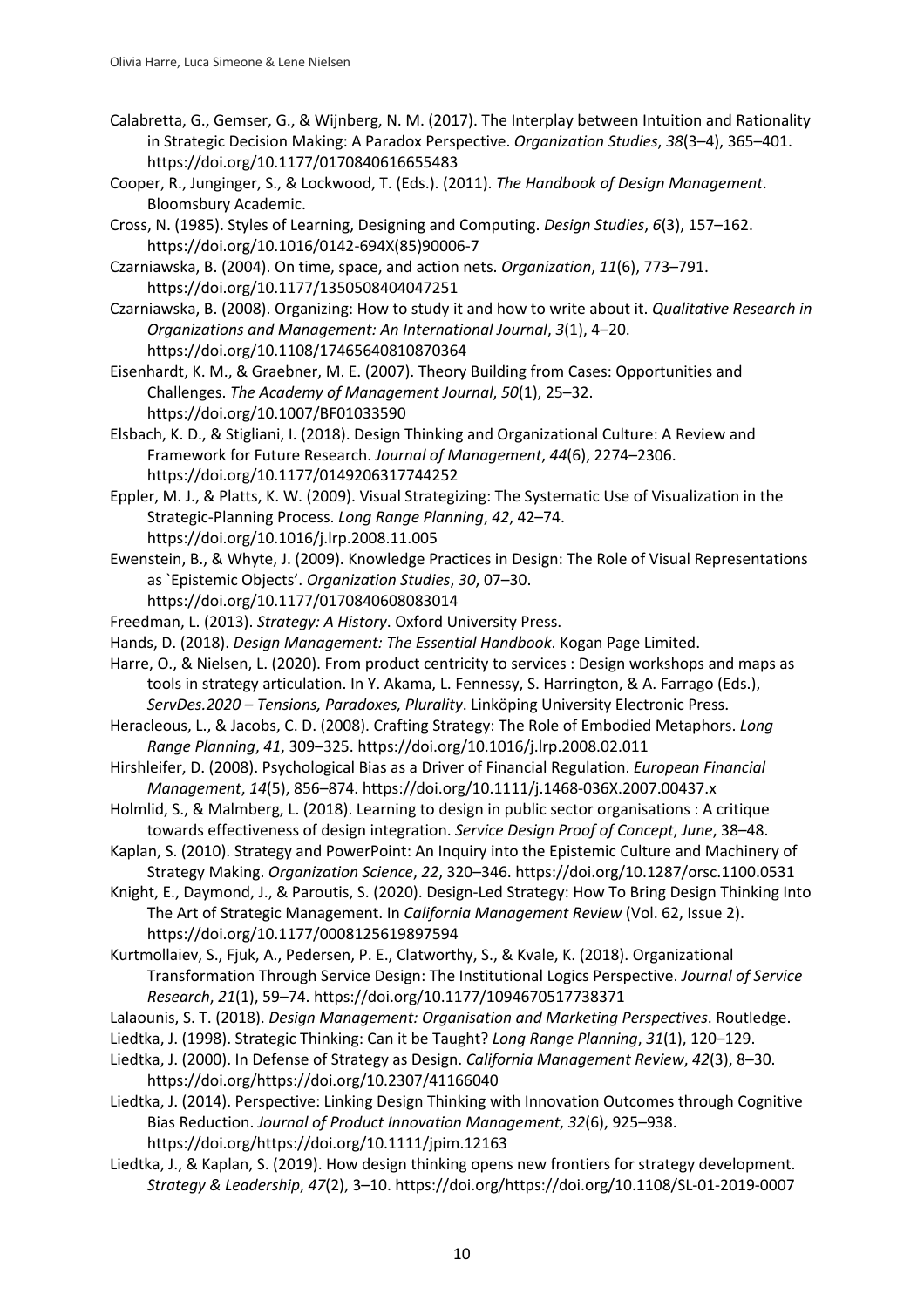Liedtka, J., & Mintzberg, H. (2006). Time for Design. *Design Management Review*, *17*. https://doi.org/https://doi.org/10.1111/j.1948-7169.2006.tb00034.x

- Lockwood, T. (2008). *Building Design Strategy: Using Design to Achieve Key Business Objectives* (T. Lockwood & T. Walton (Eds.)). Allworth Press.
- Lockwood, T. (2009). Transition: How to Become a More Design-Minded Organization. *Design Management Review*, *20*(3), 28–37. https://doi.org/10.1111/j.1948-7169.2009.00019.x
- Lockwood, T. (2010). Integrating design into organizational culture. *Design Management Review*, *15*(2), 32–39. https://doi.org/10.1111/j.1948-7169.2004.tb00159.x

Mintzberg, H. (1978). Patterns of Strategy Formulation. *Management Science*, *24*(9 (May)), 934–948.

Paroutis, S., Franco, L. A., & Papadopoulos, T. (2015). Visual Interactions with Strategy Tools: Producing Strategic Knowledge in Workshops. *British Journal of Management*, *26*(S1), S48–S66. https://doi.org/10.1111/1467-8551.12081

- Polaine, A., Løvlie, K., & Reason, B. (2013). *Service Design: From Insight to Implementation*. Rosenfeld Media.
- Rumelt, R. (2011). *Good Strategy, Bad Strategy*. Crown Business.

Sanders, E. B.-N., & Stappers, P. J. (2008). Co-creation and the new landscapes of design. *CoDesign*, *4*(1), 5–18. https://doi.org/10.1080/15710880701875068

- Simeone, L. (2020). Characterizing Strategic Design Processes in Relation to Definitions of Strategy from Military, Business and Management Studies. *The Design Journal*, *23*(4), 515–534. https://doi.org/10.1080/14606925.2020.1758472
- Spradley, J. P. (1980). *Participant Observation*. Waveland Press, Inc.
- Srivastava, S., & D'Souza, D. (2021). Measuring Strategic Thinking in Organizations. *Journal of Managerial Issues*, *XXXIII*(1), 90–111.
- Stickdown, M., & Schneider, J. (2012). *This Is Service Design Thinking: Basics, Tools, Cases*. John Wiley.
- Stubbart, C. I. (1989). Managerial cognition: a missing link in strategic management research. *Journal of Management Studies*, *26*, 325–347.
- Westerlund, B. (2007). A Workshop Method that Involves Users Talking, Doing and Making. *International Conference on Human-Machine Interaction*, 98–102.
- Wetter-Edman, K., & Malmberg, L. (2016). Experience and Expertise: Key Issues for Developing Innovation Capabilities Through Service Design. *ServDes.2016 Service Design Geographies; Proceedings from the Fifth Conference on Service Design and Service Innovation; Copenhagen 24-26 May 2016.*, *125*, 516–521.
- Yin, R. (2018). *Case Study Research and Applications - Design and Methods*. Sage Publications Inc.

Author Bios:

**Olivia Harre** is an industrial PhD student at IT University of Copenhagen and design practitioner conducting research in a Danish company examining the organizational transformative aspect of establishing internal service design practice.

**Luca Simeone** is an Associate Professor at Aalborg University and has conducted research and teaching activities in various universities (Harvard, MIT, Milan Polytechnic, Malmö University, University of the Arts London), mostly exploring the managerial, strategic, and organizational aspects of design.

**Lene Nielsen** is an Associate Professor at IT University Copenhagen, Department of Business IT. Her research interest covers user centricity and IT development within personas, agile development, and service design. She has written about 100 publications and books.

**Acknowledgements:** We would like to express our gratitude to the participants and supporters from the case company who helped make the research presented in this paper